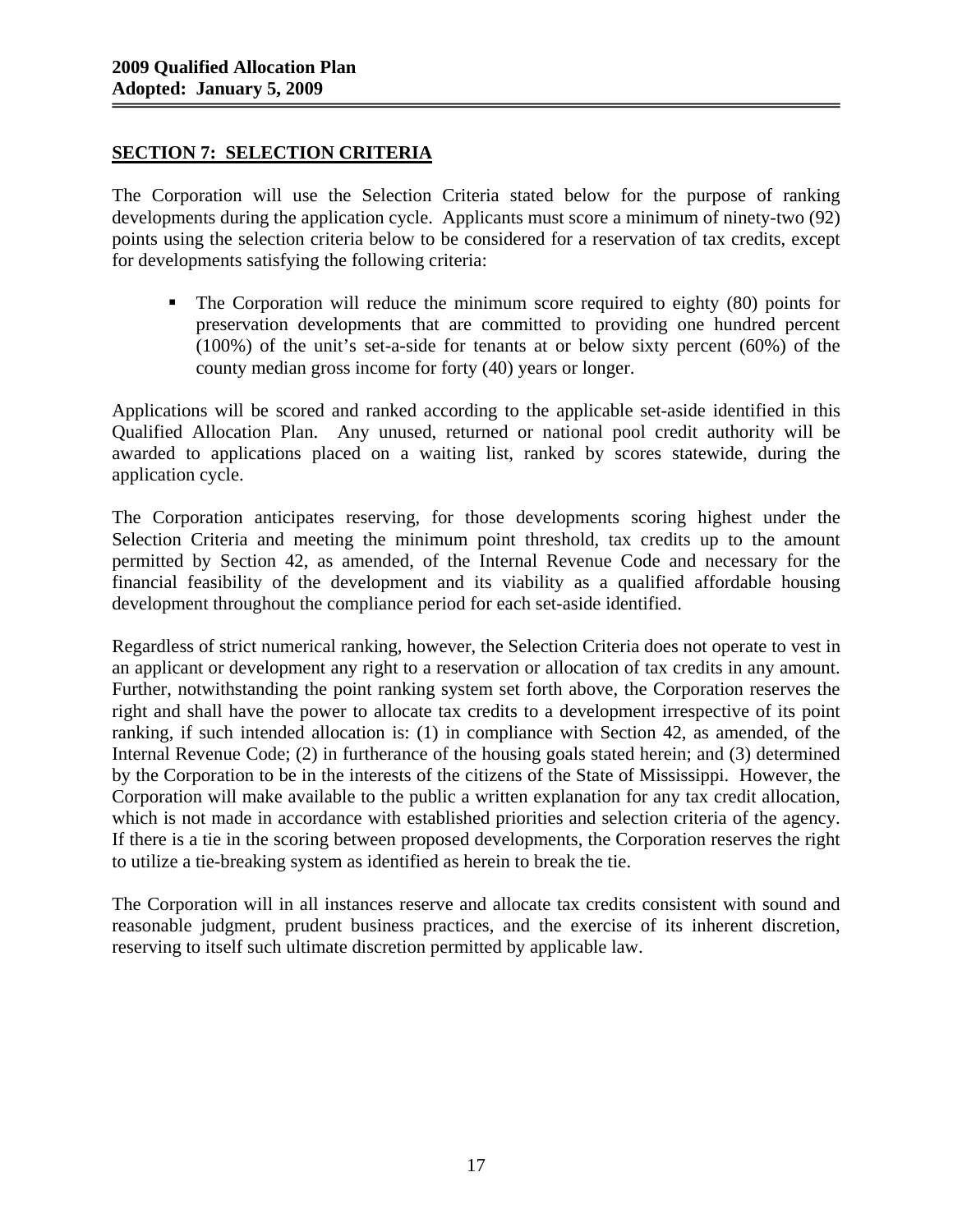# *Section 7.1 Eligible Points Items*

### 1. **20%/> of the units at 50% AMI 10 points**

The development sets aside at least twenty percent (20%) of the units for persons at or below fifty percent (50%) of the Area Median Gross Income of the county where the development is located. Additionally, the owner agrees to execute an Extended Land Use Agreement committing to serve tenants at this income level for a period of forty (40) years or longer. To receive points, applicants must elect items I(2)(a) and J on page A11 of the application form. Single family lease purchase developments are not eligible for points under this category.

### 2. **Extended Use for 40 years or longer 5 points**

The development commits to extend the compliance period to forty (40) years or longer. Single family lease purchase developments are not eligible for points under this category. To receive points, applicants must elect item J on page A11 of the application.

### 3. **Development Location**

Housing Need Point Eligibility Using Three Indicators: (1) HTC Units Allocated between 1998-2008, (2) Renter Households Below 60% of AMI, and (3) Growth Rank. Points assigned to include approximately 16 counties in each category based on the need indicators.

| 1 Point            |                 |                 |            |               |  |  |
|--------------------|-----------------|-----------------|------------|---------------|--|--|
| Benton             | Choctaw         | Claiborne       | Copiah     | Franklin      |  |  |
| George             | Greene          | Hancock         | Harrison   | Holmes        |  |  |
| Jefferson          | Jefferson Davis | Kemper          | Noxubee    | Sunflower     |  |  |
|                    | Walthall        | Webster         | Wilkinson  |               |  |  |
|                    | 2 Points        |                 |            |               |  |  |
| Amite              | <b>Bolivar</b>  | Chickasaw       | Clarke     | Clay          |  |  |
| Humphreys          | Issaquena       | Marshall        | Montgomery | Panola        |  |  |
| <b>Pearl River</b> | Perry           | <b>Prentiss</b> | Quitman    | Tunica        |  |  |
| Yazoo              |                 |                 |            |               |  |  |
| 3 Points           |                 |                 |            |               |  |  |
| Adams              | Attala          | Jasper          | Lawrence   | Leflore       |  |  |
| Marion             | Monroe          | Pike            | Sharkey    | Stone         |  |  |
| Tallahatchie       | Tishomingo      | Washington      | Wayne      | Winston       |  |  |
|                    |                 | Yalobusha       |            |               |  |  |
|                    | <b>4 Points</b> |                 |            |               |  |  |
| Alcorn             | Calhoun         | Carroll         | Coahoma    | Covington     |  |  |
| Grenada            | Itawamba        | Jackson         | Leake      | <b>Newton</b> |  |  |
| Pontotoc           | Scott           | Smith           | Tate       | Tippah        |  |  |
| Union              |                 |                 |            |               |  |  |
| <b>5 Points</b>    |                 |                 |            |               |  |  |
| Desoto             | Forrest         | <b>Hinds</b>    | Jones      | Lafayette     |  |  |
| Lamar              | Lauderdale      | Lee             | Lincoln    | Lowndes       |  |  |
| Madison            | Neshoba         | Oktibbeha       | Rankin     | Simpson       |  |  |
| Warren             |                 |                 |            |               |  |  |

Source:

HTC Units: MHC data

Renters Below 60% AMI: Ribbon Demographics, 2008 estimate Growth Rank: Mississippi State Tax Commission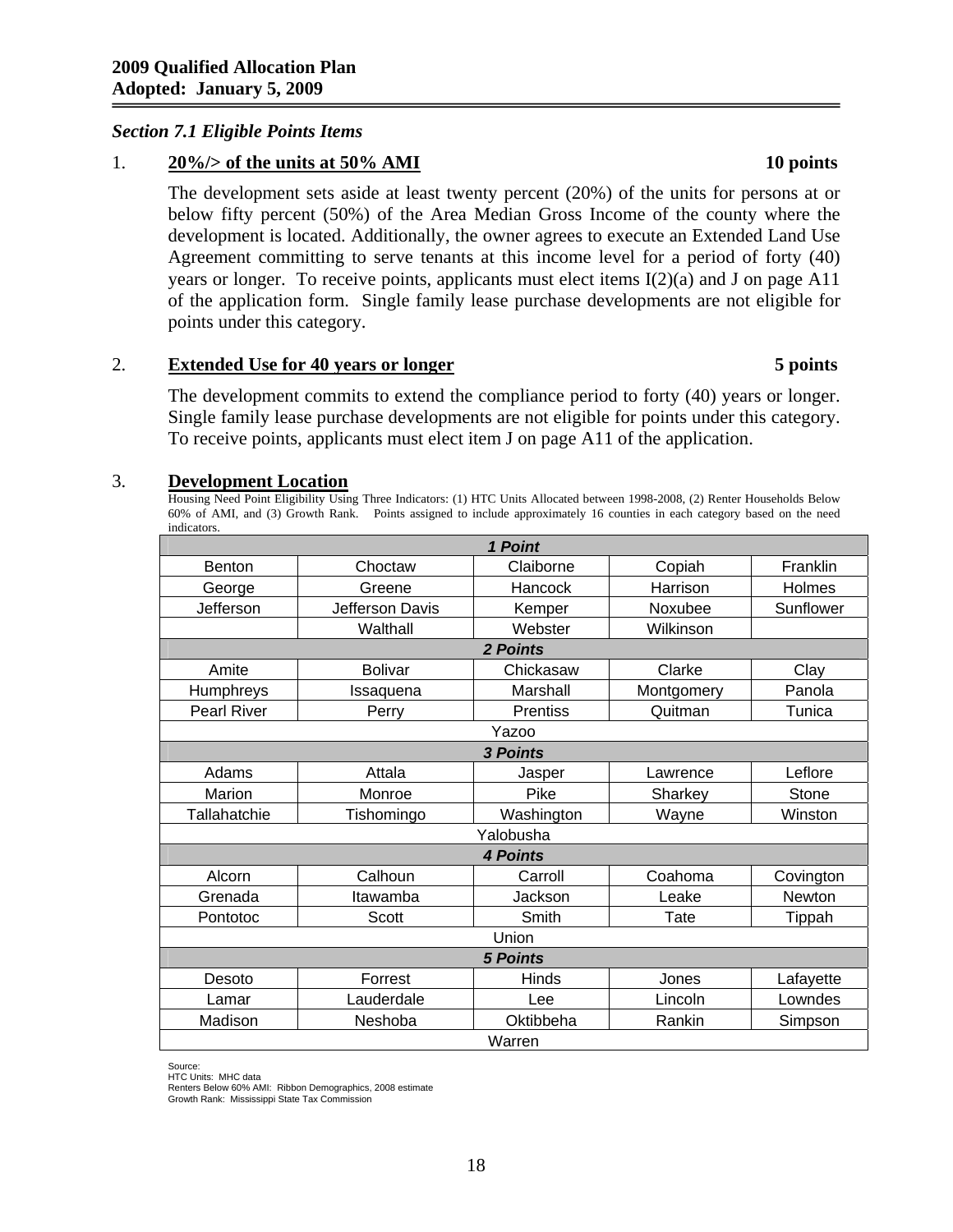# 4. **Three or more bedrooms (Large Family) 10 points**

The development targets families by designating at least 25% of its units three or more bedrooms.

*NOTE: Developments that elect to receive points in this category cannot elect to receive points for being a Preservation, Hope VI, or Historic Development.* 

# 5. **Significant Community Services and Amenities Minimum 15 points**

# **Maximum 20 points**

The development offers tenants community services in at least two (2) unrelated areas and provides at least two (2) unrelated significant amenities not otherwise required by the entity providing financing or typically present in low-income rental housing. For services and amenities not listed, please contact MHC for prior approval within the timeline allowed for Technical Assistance. *(See Chart 1 of Section 2: Dates and Fees)* 

# **Examples of Community Services**:

- A. Personal Development
	- i. Computer Classes
	- ii. GED Training
	- iii. Job Training
	- iv. Foreign Language Courses
- B. Counseling Programs:
	- i. Homebuyer Education
	- ii. Credit Counseling
	- iii. Personal Budget
	- iv. Mental Health Program
- C. Child Development:
	- i. After School Program
	- ii. Child Care Services
	- iii. Parenting Classes
- D. Community Awareness Events / Activities:
	- i. Fire Safety
	- ii. Health Fair
	- iii. Drug and Alcohol Prevention
	- iv. Crime Watch

Tenant community services must be provided for a minimum of ten (10) years beyond the later of the placed in service date or the date of the first class/service. Applicants must provide an original copy of the formal contractual agreement that appears on the service provider's letterhead and it must be executed by both the applicant and service provider. The service contract must also disclose the location, frequency and the scope of the service(s) to be provided and clearly identify the commencement and expiration dates of the service. The development must maintain evidence that the services are being provided (e.g. service log book or activity reports). Additionally, property managers may be requested to provide additional services information in accordance with the most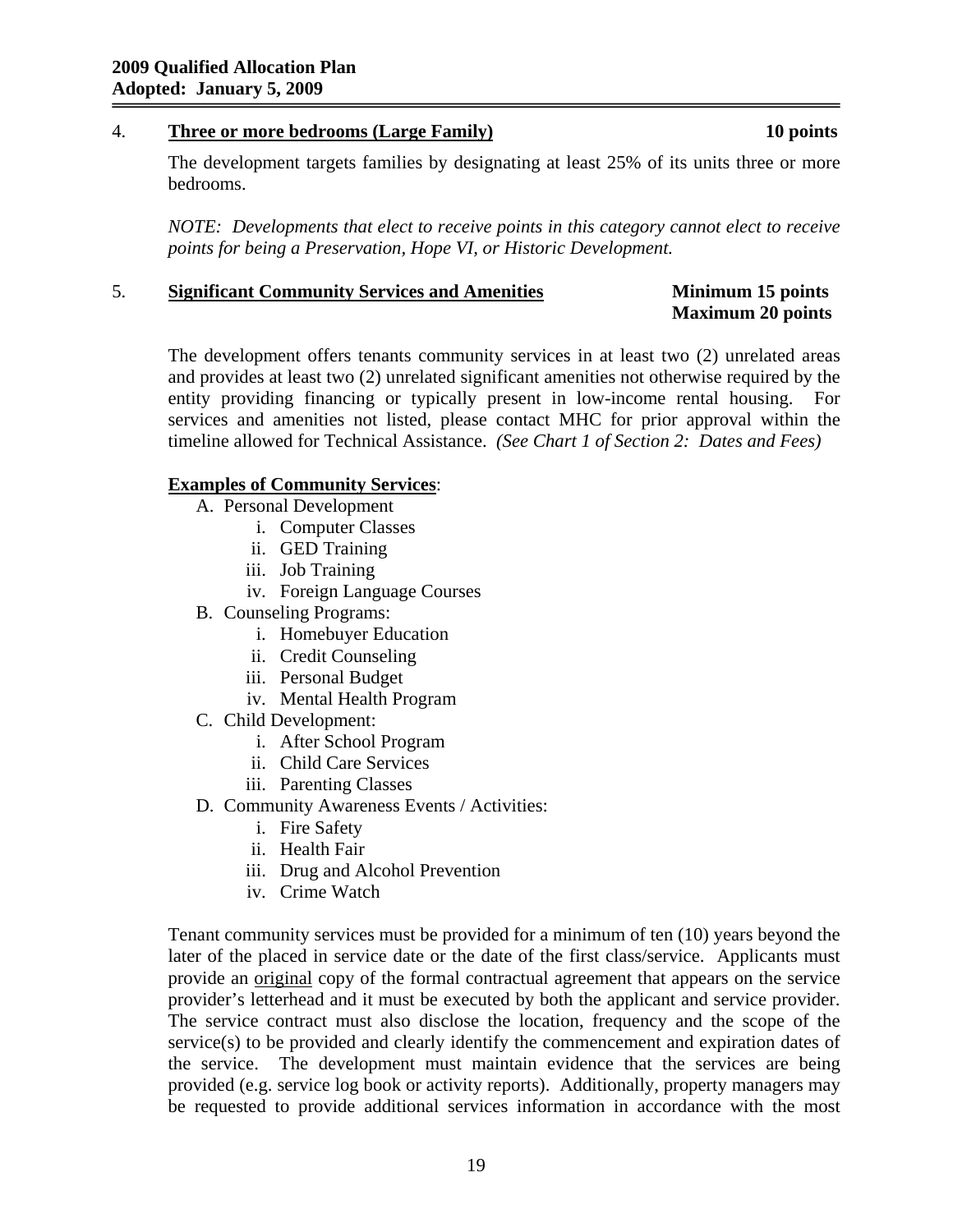recent Compliance Monitoring Plan at the time of such request by MHC's Compliance Monitoring Staff. The services must be provided on a quarterly basis at a minimum. Points will not be allowed if the formal agreement does not contain the signatures of both parties.

# Examples of Significant Amenities:

*Plans must include all significant amenities proposed for the development. The proposed amenities must be highlighted.* 

- Furnished clubhouse or community building with designated tenant activities and meeting rooms
- Full perimeter fencing (non-chain link) with controlled access gate (wrought iron or wood security fencing)
- Washer and dryer connections in individual units (Must have capability to service side-by-side units or opposite wall units. Stackable units are acceptable for elderly and rehab developments.)
- Ceiling fans in living areas and bedrooms
- Swimming Pool
- Tenant Security (Ex: Electronic locking system, individual alarm system...)
- Landscaped area including a gazebo with sitting area
- Basketball, volleyball, or tennis courts
- Playground area and equipment.
	- o The playground area must have a minimum of four (4) separate pieces of equipment. (Note: A swing structure with four (4) swings is considered one (1) piece of equipment.)
	- o MHC will accept commercial grade multi-function single structures that provide a minimum of four (4) separate play activities.
	- o Owners electing to utilize these structures must provide a photo and specifications to ensure it will accommodate the development size.
	- o Additionally, multi-phased developments must each have its own defined play area.

Developments can earn additional points for providing any of the amenities and services specified below. Both Family and Elderly developments are eligible to receive points for these items. These items must be listed on the tax credit application form and identified on the development plans. Failure to highlight the plans will result in a five (5) point deduction.

- Washers and dryers provided in individual units. Stackable units are acceptable for elderly and rehab developments. **2 points**
- $\blacksquare$  On site business center equipped with computer(s) with Internet access, fax machine, and copier available to all tenants **1 point**
- Cable television and Internet access. (Must be confirmed by letter from the architect/engineer only) **2 points** *(All units must be built with three (3) distinct networks and jacks. One network installed for phone [using CAT5e or better wiring]. A second network for data installed using CAT5e or better, networked from the unit back to a central location or similar configured*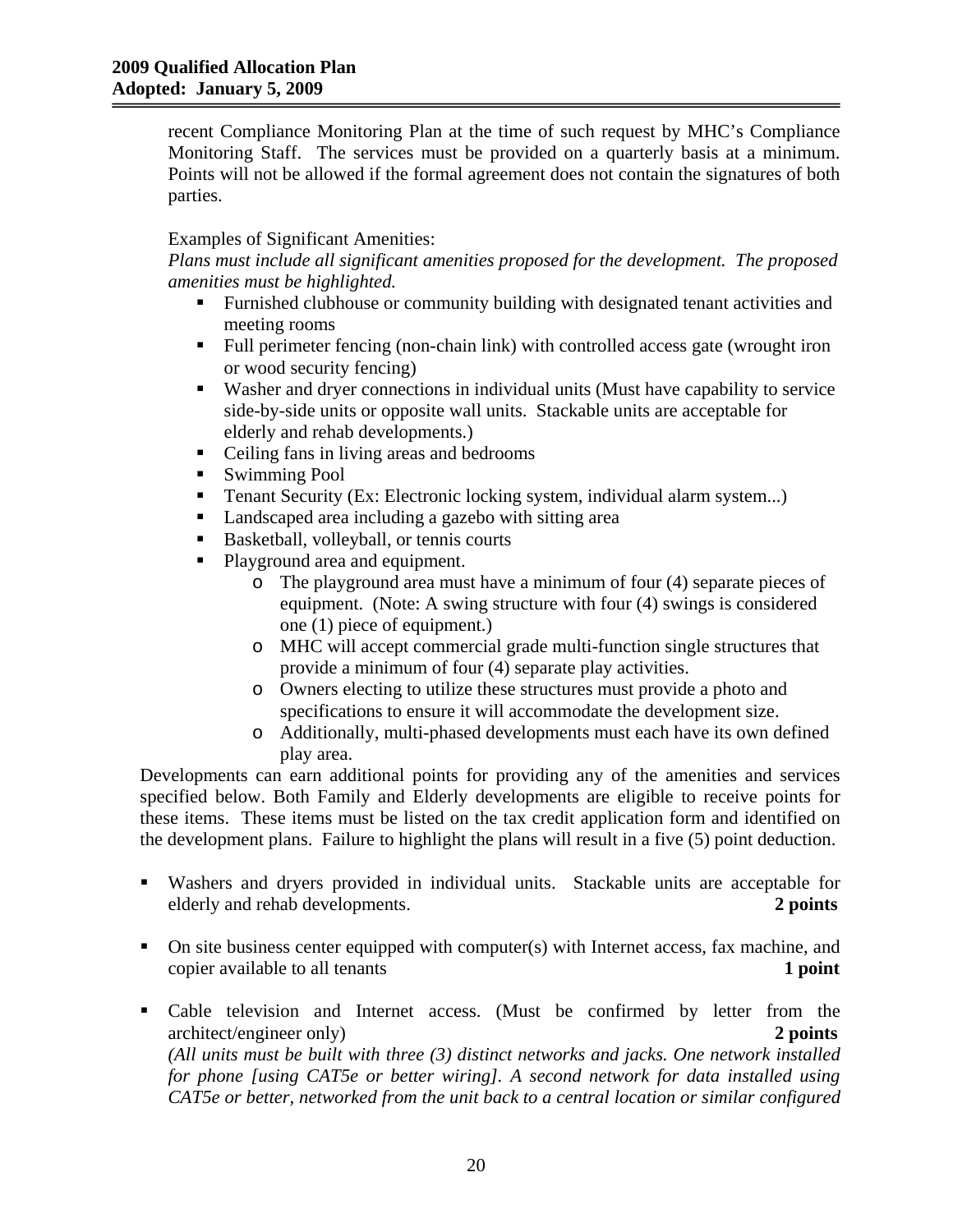*wireless network. A third network for TV services using COAX cable. The wiring should be installed in the living area and each bedroom.)* 

### 6. **Preserves existing low income housing units 10 points**

The development preserves existing units serving low-income residents that would be lost due to:

- A. Conversion to market rate,
	- i. Documentation should include the HAP Contract evidencing the current owner's eligibility to convert the property to market rate.
- B. Loss of rental assistance,
	- i. HAP Contract,
	- ii. Rural Development,
	- iii. Development Based
- C. Foreclosure, default, or mortgage prepayment
	- i. The ability to prepay and convert to market, or loss of rental assistance, or
	- default of foreclosure must be provided by the permanent financing entity.
- D. Lost Housing
	- i. Housing that has been lost in a presidentially declared disaster area.
	- ii. Aging stock (developments that are aged and no longer habitable).
	- iii. Evidence of loss must be provided by the development's financing entity (e.g. HUD) or public records (e.g. documents from the local courthouse).

### 7. **100% Tax Credit Units 7 points**

All units in the development will be set-aside as tax credit units.

### 8. **Development-Based Rental Assistance 10 points**

Developments requesting consideration under this category must provide rental assistance for a minimum of fifty-one percent (51%) of the development's units. The applicant can elect only one of the following:

a. The proposed development is a component of a Public Housing Authority ("PHA") development program as evidenced by the PHA's contribution to the long-term economic feasibility of the development for a minimum period of five (5) years from the placed in service date. To be eligible to receive points under this criterion, the applicant must include an executed agreement that sets forth the type, term, and amount of the PHA's contribution to the economic feasibility of the development via operating cost contributions and/or tenant rent subsidies;

# **OR**

b. The development will receive Section 8 project-based rental assistance from HUD, through the Housing Assistance Program (HAP), a PHA via Project Based Voucher (PBV) Program, or rental assistance from USDA for a minimum of five (5) years from the placed in service date. To be eligible to receive points under this criterion, the applicant must include a copy of an executed agreement between the ownership entity and the funding entity that includes the amount of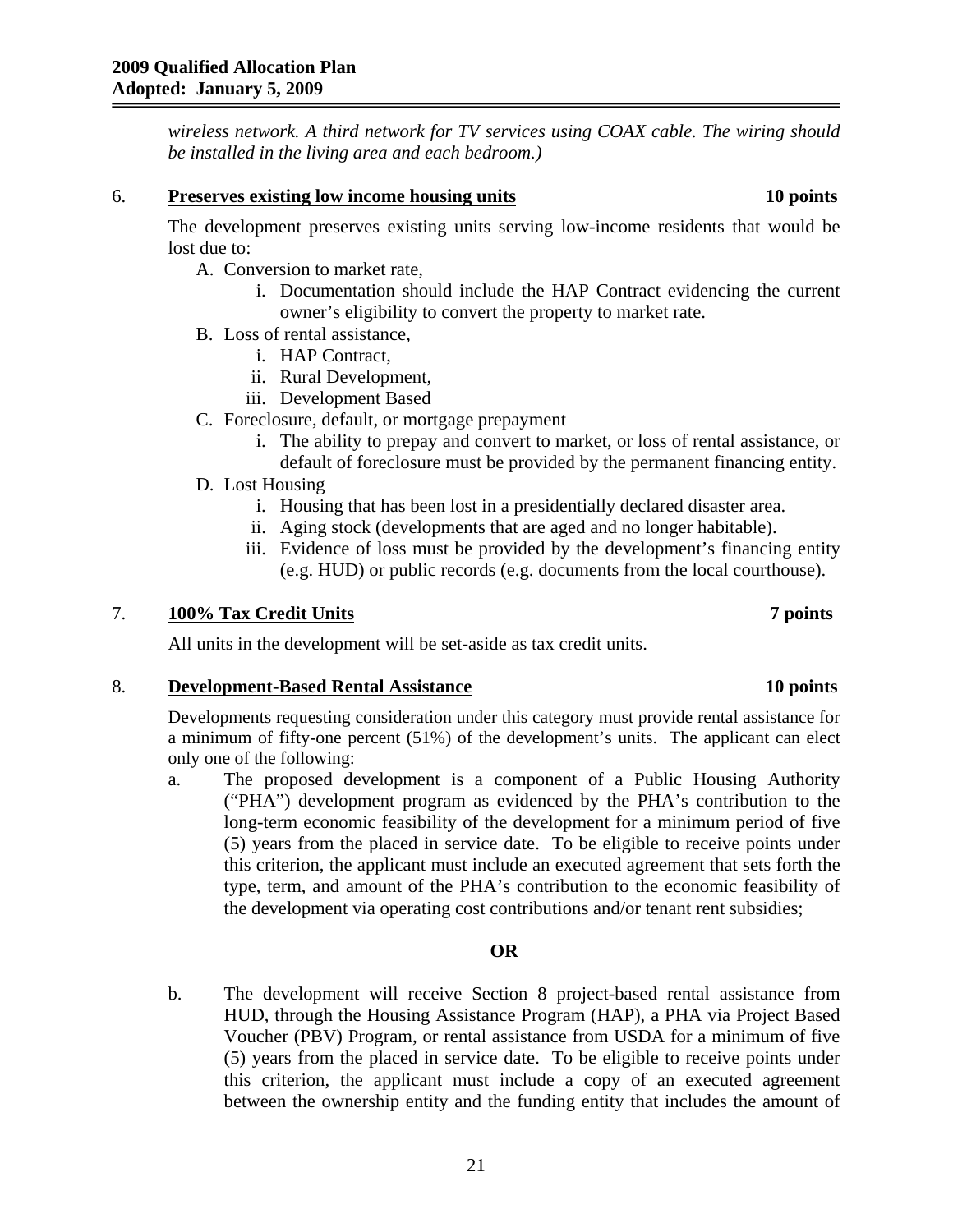rental assistance that will be provided, the number of units assisted, its duration, and any qualifying terms and/or conditions. For HAP properties, written correspondence from the local HUD field office should state their consideration of the potential renewal of the rental assistance contract. Additionally, the tenant paid portion of the rent must be limited to no more than thirty percent (30%) of the tenant's adjusted income. In multifamily buildings, non-elderly, non-disabled PBV units are limited to 25% of the units in any one building. However, units can be exempt from that limit if an approved and monitored supportive service program arrangement is in place. Such exemption must be approved by HUD.

# 9. **Tenant-Based Rental Assistance 3 points**

Developments requesting consideration under this category must provide evidence from either a local or regional housing authority indicating that Section 8 vouchers or certificates are available in the area where the development is or will be located. Prior to the issuance of IRS Form 8609, applicants will be required to have signed agreements with either the authority or administrator of the Section 8 Certificate/Voucher programs to mandate the development's first priority to Section 8 Certificate/Voucher holders.

Additionally, developments which receive rental assistance from USDA or HUD for less than fifty-one percent (51%) of the development's units and do not meet the development based rental assistance criteria can qualify for these points. Evidence of rental assistance must be provided.

*NOTE: No Development is eligible for both Development-Based and Tenant-Based Rental Assistance points.* 

# 10. **Development Readiness 10 points**

For developments requesting readiness points, the 2009 Readiness Criteria Checklist and Certification (SC-2) must be completed. The applicant must include all of the following items listed below in the tax credit application.

1. A physical needs assessment for the rehabilitation work to be completed. *(See Attachment 2)*

# *Items 2 and 3 are for new construction only*

- 2. Drawings depicting:
	- a. Building elevations (front, side and rear);
	- b. Building floor plans showing total dimensions, total square footage, and other specifics required to make sure final product meets the Corporation's design requirements;
	- c. All proposed significant amenities (must be highlighted); and
	- d. Must be submitted in 11 x 17 format.
- 3. Completed Description of Materials Form. (*See Attachment 1*).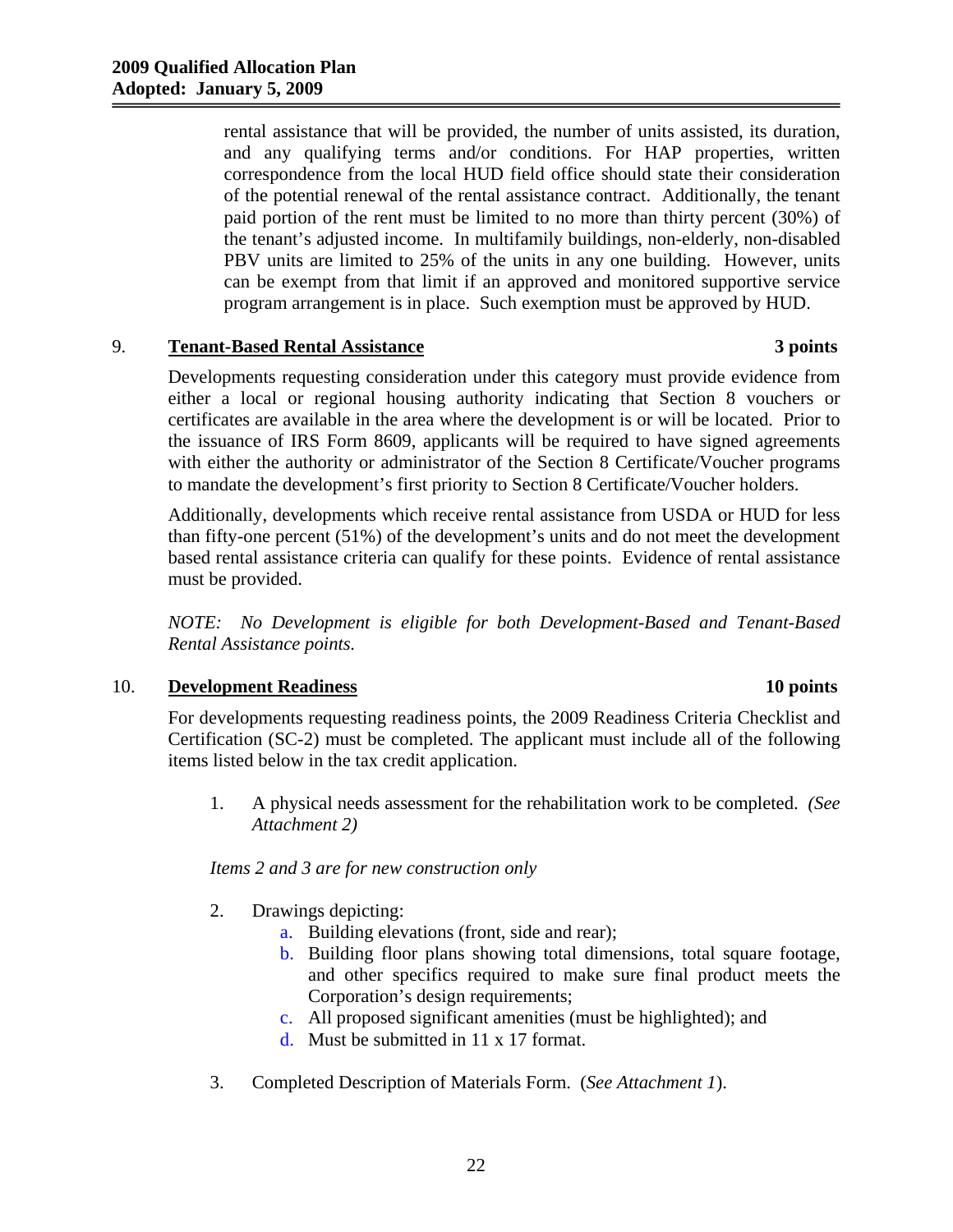- 4. Completed Construction Certification Form (SC-3) with notarized signatures from the development's owner, architect/engineer and general contractor confirming the following:
	- a. The drawings and description of materials form or Physical Needs Assessment are in compliance with the Corporation's Minimum Design Quality Standards (MDQS), and
	- b. That the proposed construction/rehabilitation and plans meet the applicable building code and permitting requirements, and
	- c. That the site development will meet all federal, state, and local requirements, and
	- d. The design will meet all applicable permit requirements.
- 5. Appraisal of land value and improvements for developments involving acquisition/rehabilitation or appraisal of land value provided for new construction developments. The appraisal must be dated within six months of the application date and provided by a certified appraiser. For acquisition/rehabilitation developments, the percentage of land cost reflected in the appraisal must be the minimum land cost shown on the application form.
- 6. Copies of proposed budgets and cash flow statements submitted to the potential financing entity. Official letter from the lender acknowledging receipt of this documentation must be included.
- 7. Commitment letter for construction financing. Financing amount must equal the construction loan amount listed on page A-17 of the application form.
- 8. Letter of Conformance with the State of Mississippi's or applicable Public Jurisdiction's Consolidated Plan.
- 9. Properly executed and dated construction contract.

# 11. **Application Workshop 10 points**

Attendee to the workshop must be a principal of the ownership or general partner entity, as reflected on application page A2 or A3. Attendees will receive one (1) certificate of attendance for point eligibility in the application process at the end of the session. A copy of the certificate must accompany the application file; failure to provide will disqualify the application from receiving points. Applicants will only be eligible to receive points for workshop attendance during the calendar year in which an application is submitted.

# 12. **Development Experience 5 points**

# The general partner has previous experience in the development of the type of housing activity proposed. This experience must be verified as having occurred within three (3) years of the application date. No development experience points will be given where the general partner is involved in any development that has major noncompliance issues.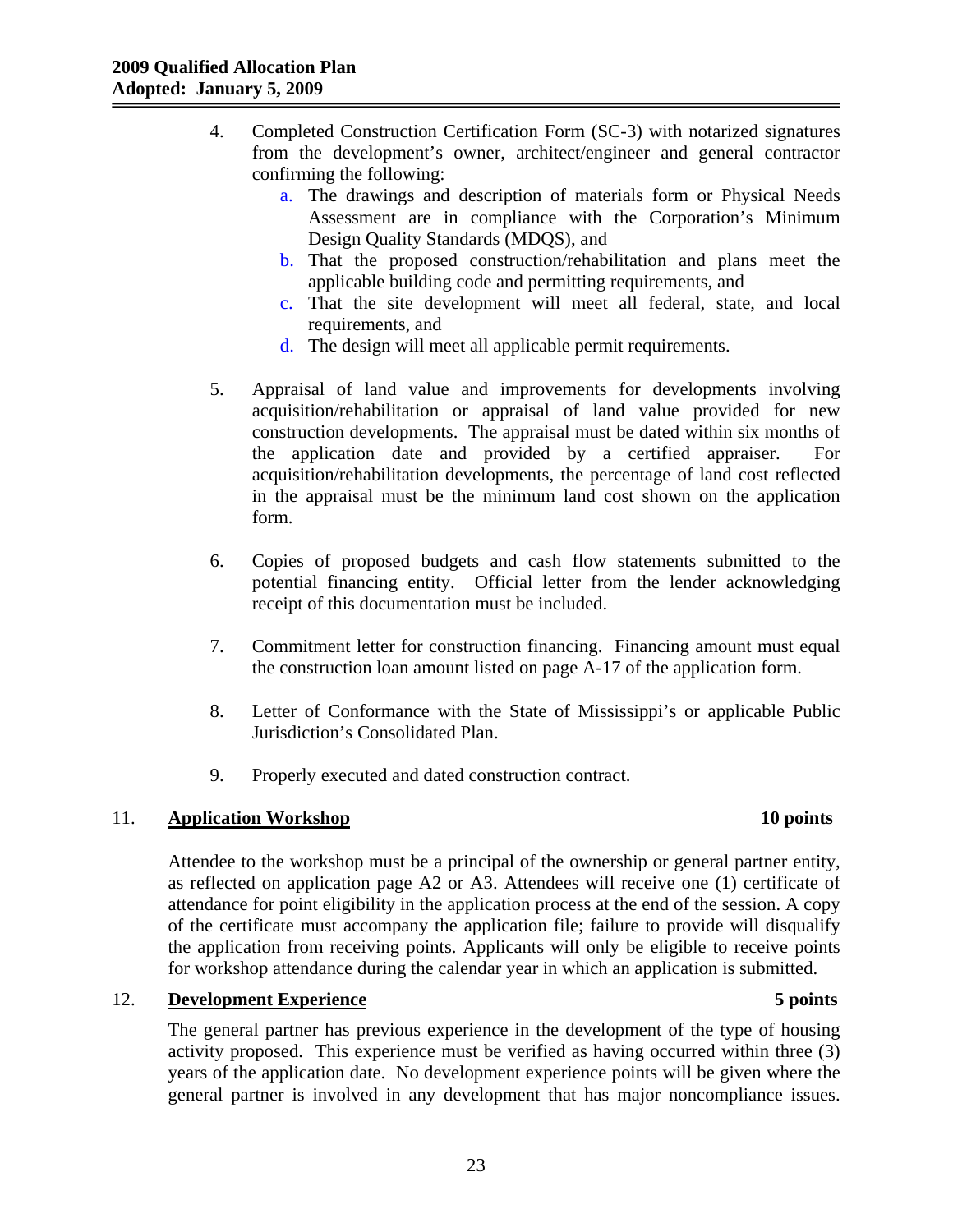This experience must be documented on the Development Experience form. *(See Attachment 3)* 

# **13. Management Experience 2 points**

The applicant secures a contract from an experienced management company which has previous experience in managing the type of housing proposed. The experience will only be considered for developments currently managed by the management company listed in the application. No management experience points will be given for developments that have uncorrected 8823's filed with the IRS and/or possess any "open" or uncorrected state specific noncompliance items (in Mississippi only) such as noncompliance with owner rental assistance obligations, operating/replacement reserve requirements and/or community service requirements. In the event that 8823's have been filed on a particular development, a letter of clearance/correction from the tax credit allocating agency must accompany the management experience form. This experience must be documented on the Previous Management Experience form. *(See Attachment 4)*

# **14. Single Family Lease Purchase Development 15 points**

Must have public access and be properly zoned for single-family residential homes. Additionally, these developments must be constructed separate and apart from any other tax credit developments that are exclusively multi-family rental complexes.

*NOTE: The owner must provide sample lease-purchase agreement advising tenants of the available purchase option at the end of the fifteen (15) year lease period, which may be included in the body of the lease. Additionally, the development must be fee simple with a homeowner's association for any common areas and must front on a publicly dedicated street at the time of fee simple transfer.* 

# **15. QCT or DDA and contributes to concerted revitalization plan 2 points**

The development is located in a qualified census tract (QCT), HUD designated difficult development area (DDA) and contributes to a concerted revitalization plan of the community in which it will be located. A map detailing the location of the proposed development within a qualified census tract must be provided. Maps must be obtained by contacting Dr. Ben Mokry at 601-718-4611.

In municipalities without a community revitalization plan, documentation must include (i) a letter of support from the highest ranking elected official(s) stating that the proposed development is desired within the community and (ii) describes how the development supports the community's vision for future growth verifying that the development contributes to the community.

In municipalities with a revitalization plan, documentation must include a letter from the city/county, signed by the subject area's verifiable authority, which verifies that the development is a part of the community revitalization plan and provides a detailed description of the contribution to the Revitalization Plan. This documentation must accompany the application. Additionally, the applicant must submit a copy of the relevant information from the area's plan regarding its housing goals/objectives including the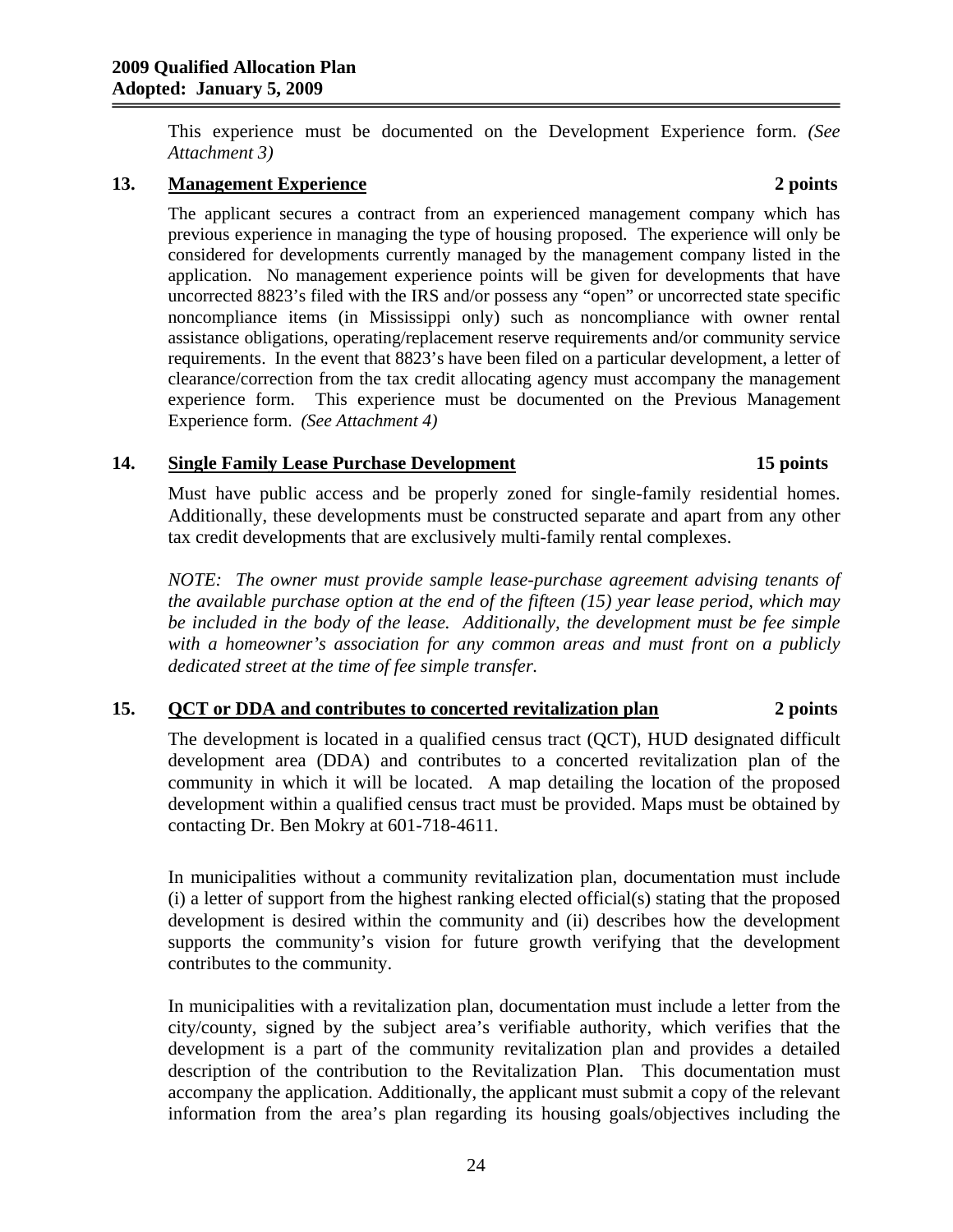document's title page OR the locality's letter must reference the title, adopted date, and information on how a complete copy of the plan may be accessed.

**16. Preservation, HopeVI, or Historic 15 points**

# The development is a multifamily Preservation, Hope VI, or Historic development.

# **17. Elderly Development 10 points**

Multifamily developments that set aside 100% of its units for the elderly population age sixty-two (62) or older that meet the requirements as defined by Rural Development or the Department of Housing and Urban Development (HUD) for elderly housing and accessibility for handicapped persons. Rural Development and HUD's definition of "Elderly" is where the tenant or co-tenant is 62 or older or handicapped/disabled so long as they are members of the Elderly household. Developments must meet the following requirements:

- a. The development must provide established policies and procedures, which demonstrate intent to provide housing to the sixty-two (62) or older age group, or for persons meeting the Rural Development or Department of Housing and Urban Development's definitions.
- b. The development must have significant facilities and services normally specifically designed to meet the physical or social needs of older persons or for persons meeting the Rural Development or Department of Housing and Urban Development's definitions. The development must provide six (6) of the eight (8) appropriate services or facilities listed below:
	- 1. an accessible physical environment
	- 2. congregate dinning facilities
	- 3. emergency services
	- 4. preventive health care programs
	- 5. information and counseling
	- 6. homemaker services
	- 7. outside maintenance and referral services
	- 8. transportation to facilitate access to social services

*NOTE: No development is eligible for both large family and elderly points.* 

### **18. Mixed-Income Developments 12 points**

For developments where at least twenty percent (20%) of the units will serve tenants with incomes between sixty percent (60%) and eighty percent (80%) of Area Median Income and twenty percent (20%) of the units will serve market rate tenants.

### **19. Preservation Revolving Loan Fund 5 points**

For developments proposing acquisition/rehabilitation or rehabilitation of USDA Section 515 housing, and which have received a financial commitment from the Preservation Revolving Loan Fund.